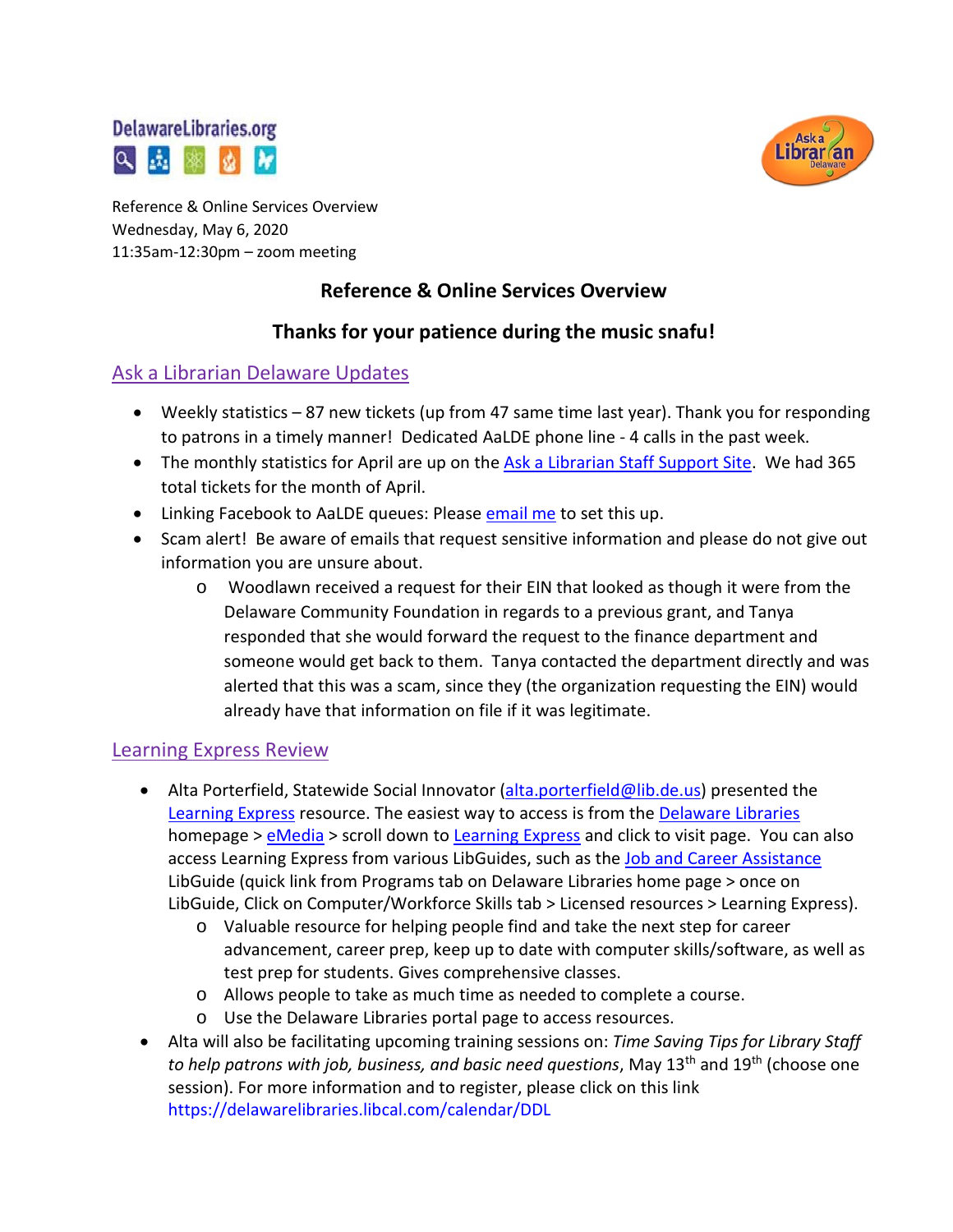- Annie added that Alta and team have really learned over the years how to streamline the "best of the best" content on the LibGuides they maintain and share with patrons. Build upon Basic Needs and help patrons to move forward.
- Alta and team are working on scheduling appointments with patrons to offer job coaching, resume building, interview strategies – Monday – Thursdays, 10-4:15pm. More information to come once things are finalized.
- Alta is on the statewide libraries' workforce panel so the new buzz phrase, "Virtual Workforce Development", can certainly describe and apply to the work she and her team are doing—helping people in all different ways. Open labs will need to be modified in order to practice "social/physical distancing" when libraries reopen.

## Other Updates & Open Mic

- $\cdot$  Hoopla extended the "Bonus Borrows" until May 31<sup>st</sup> and updated the content! Yay!
- ReferenceUSA link from eMedia page is working again! Thanks to the DLC Support & IT teams for their persistence in resolving this eProxy issue.
	- o We'll have a presentation on navigating this resource during the reference meeting on May 20<sup>th</sup> (Thank you, Janet Wurtzel).
- AaLDE questions on Libraries reopening: We've had a few and anticipate more in the next few weeks.
	- o I created an FAQ/script to answer these types of questions.
- Annie responded to a question about an update for staff on reopening—checked with Department of State about the newest directive from Gov. Carney and confirmed that libraries are not included in the small business reopening phase.
	- o Libraries not lumped into that group; libraries are still on hold for reopening.
	- o Many things are up to local governance, but trying to work together through Consortium by having weekly meetings with directors.
	- $\circ$  Hard to plan when there is no date yet, but are reviewing reopening plans from other libraries across the US for ideas during these meetings.
	- $\circ$  Most likely will start with curbside pickup (and not "flinging the doors open").
	- o Safety 1<sup>st</sup>!
- $\div$  Diana from New Castle County clarified for NCC staff that they will be following direction from own NCC government. Competing pressures on government officials, especially Governor right now to open businesses, but
	- o Libraries are reference and resource, but do not provide revenue.
	- o Governor's update was two-fold: 1). Nursing homes; 2). Getting small businesses back in business.
	- o Do not want libraries to be in competition for personal protection equipment with small businesses.
	- $\circ$  1<sup>st</sup> step is bringing people back into the buildings safely, with measures in place to do so.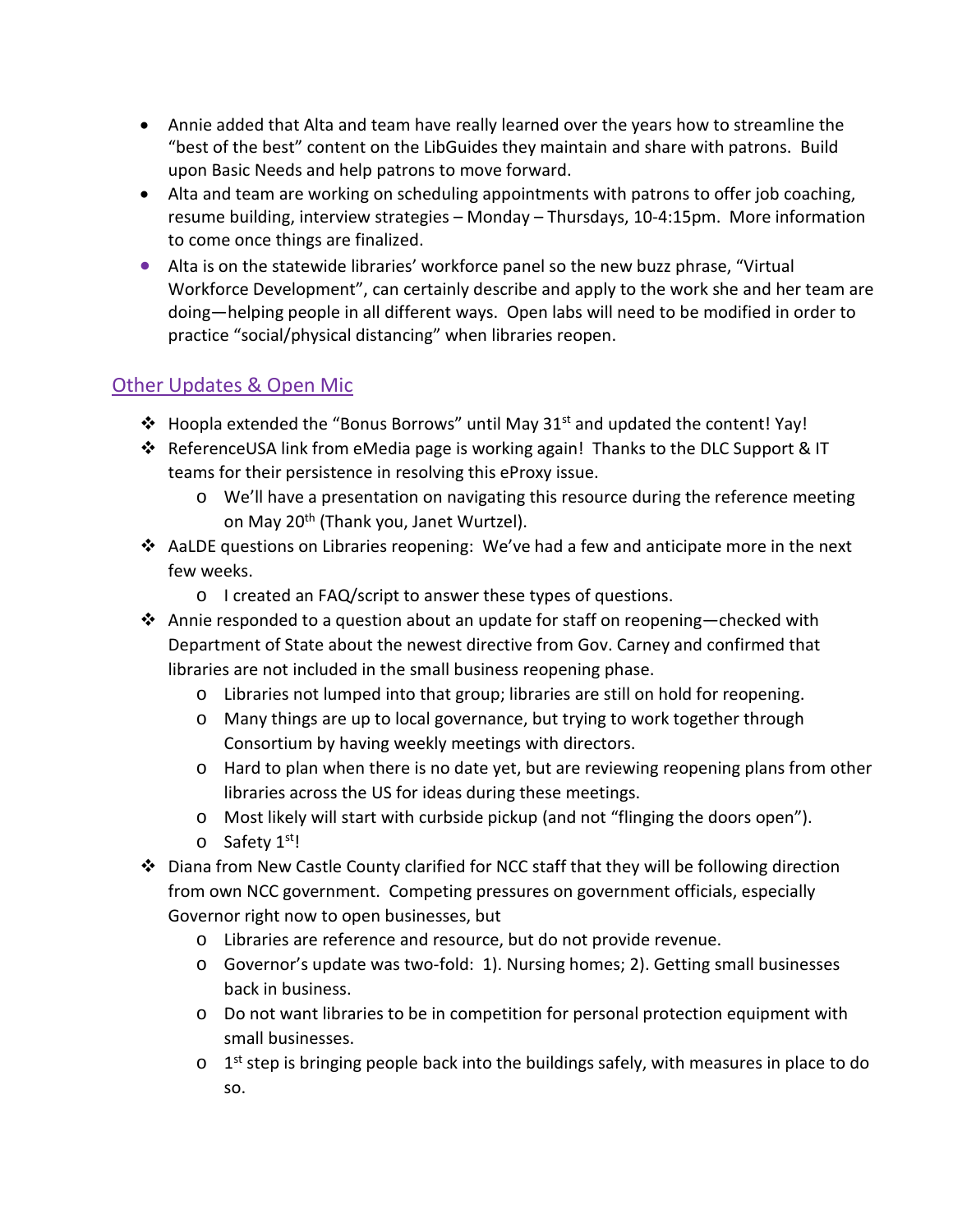$\clubsuit$  Annie reiterated that reopening plans are up to local governances. Compare notes, work together, and do the same things as much as possible, following executive orders  $1<sup>st</sup>$  and then local governances. Want to approach reopening carefully and thoughtfully, with safety 1<sup>st</sup> and foremost.

### Quote of the Meeting (shared in chat)

Renee Fisher: "*Social Distancing does not mean Social Disconnecting*." (quote from a friend)

#### (Broken Record) Reminders

- Please [email me](mailto:missy.williams@lib.de.us) any topics you'd like presented at a future Reference meeting.
- Please feel free to use the Reference listsery distribution email to reach out to your colleagues, share information, or ask for assistance.

#### Training/Professional Development

- Check out all the training tutorials on the [Delaware Libraries' Staff Academy](https://my.nicheacademy.com/delawarelibrariesstaffacademy) via the Niche Academy platform. There has been new content added recently.
- There are many training resources available on the Professional Development LibGuide [specifically for Reference staff.](https://guides.lib.de.us/c.php?g=386101&p=2619930) Please review them.
- For specific Ask a Librarian training, visit the [Ask a Librarian Delaware Support Site page](https://aalstaff.lib.de.us/all-meetings-trainings/training-tutorials/) or [email me](mailto:missy.williams@lib.de.us) to set up 1:1 training.
- Please remember to email [events@lib.de.us](mailto:events@lib.de.us) with any training questions and don't forget to log your training on the Professional Development Achievement Tracker form: <https://www.surveymonkey.com/r/ProfDevTracker>

#### **Afterthoughts**

Please feel free t[o email me](mailto:missy.williams@lib.de.us) anytime you have any questions or concerns and I'll get back to you as soon as possible!

# Next week's meeting will be Wednesday, May 13<sup>th</sup> at 11:30am.

# \*Please register through LibCal:

<https://delawarelibraries.libcal.com/event/6673826>